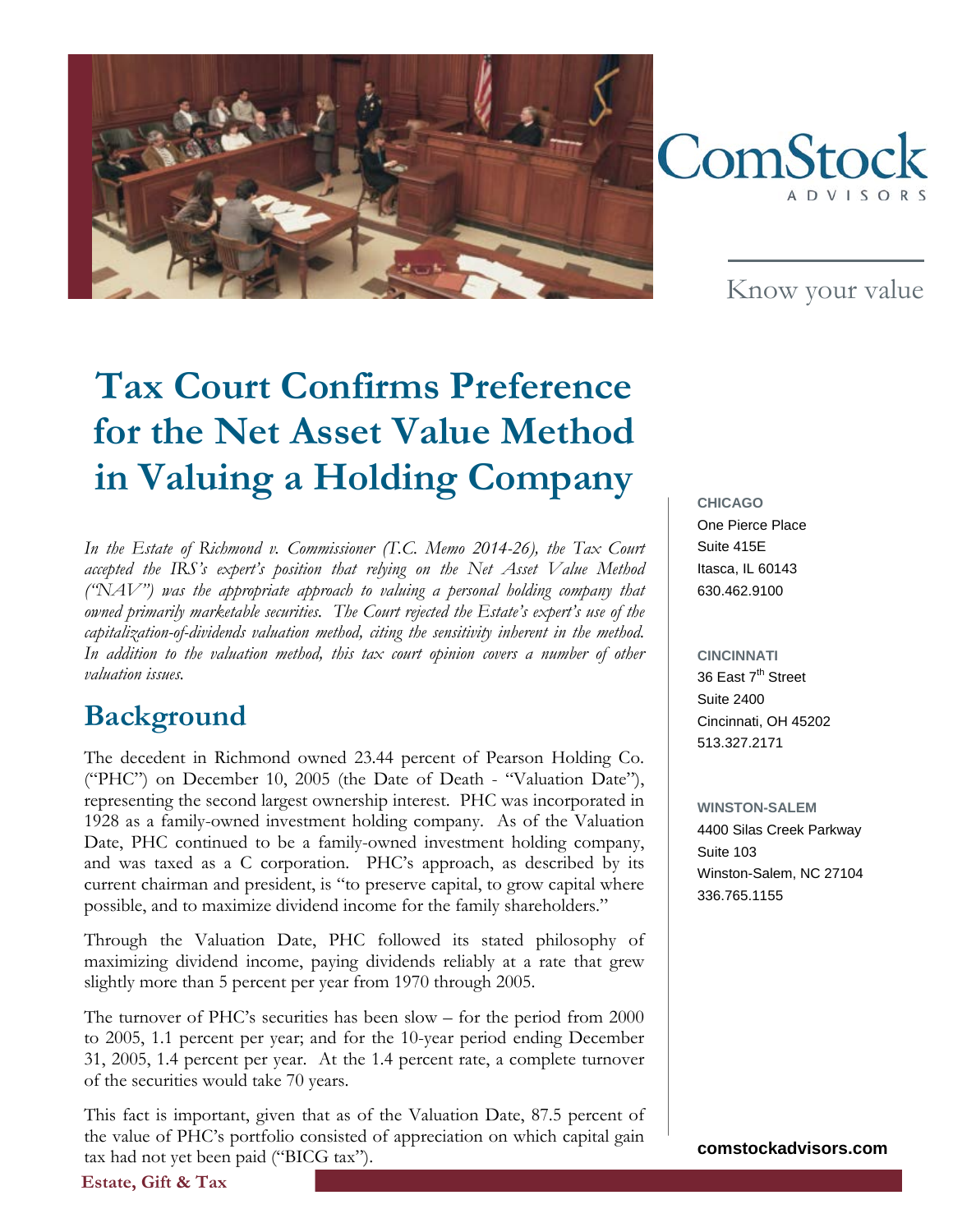From 1971 through 1993, there were nine transactions involving the sale or redemption of PHC stock by a shareholder. It appears that the value of the stock for those transactions was determined using the dividend model. In addition, when another shareholder died in 1999, the estate used the dividend model to value his interest in PHC.

As of the Valuation Date, the fair market value of PHC's total assets was \$52,159,430, with outstanding liabilities of \$45,389, for a net asset value of \$52,114,041. The parties agree that the BICG tax was \$18,113,083 on the same date.

As shown below, each side offered multiple fair market values prior to trial:

|                               |                              | Value of            |
|-------------------------------|------------------------------|---------------------|
| Source                        | Comment                      | Decedent's Interest |
| Belfint, Lyons & Shuman, P.A. | Form $706$                   | \$3,149,767         |
| <b>IRS</b>                    | Notice of Deficiency         | \$9,223,658         |
| John A. Thomson               | IRS's Trial Expert           | \$7,330,000         |
| Robert Schweihs               | <b>Estate's Trial Expert</b> | \$5,046,500         |

Peter Winnington from Belfint, Lyons & Shuman, P.A. ("Belfint") prepared a draft report that used the capitalization-of-dividends method to value the decedent's interest in PHC.

The Estate's expert at trial, Robert Schweihs, relied primarily on the capitalization-of-dividend method, using the net asset value method as an alternative to propose corrections to Mr. Thomson's net asset valuation. Mr. Schweihs used a dividend growth model, with a discount rate of 10.25 percent, a long-term growth rate of 5 percent, and the decedent's share of PHC's dividends in 2005. In the net asset value method, he reduced PHC's net asset value by 100 percent of PHC's BICG tax, then applied an 8 percent lack of control discount and a 35.6 percent discount for lack of marketability.

The IRS's expert at trial, John A. Thomson, valued the interest by the cost approach, using a discounted net asset method. He applied a lack of control discount of 6 percent, and a 36 percent discount to adjust both for lack of marketability and the BICG tax. Of the 36 percent, 15 percent was a discount for the BICG tax.

#### **Points of Contention**

The experts disagreed over the following issues:

- Valuation method.
- BICG tax adjustment.
- Discount for lack of control.
- Discount for lack of marketability.

# **Valuation Method**

The Court noted that the Estate's valuation method ignores the most concrete and reliable data that is available, the actual market prices of the publicly traded securities that constituted PHC's portfolio. In addition, the Court agreed with the Commissioner's criticism of the Estate's use of a 10.25 percent discount rate relying on

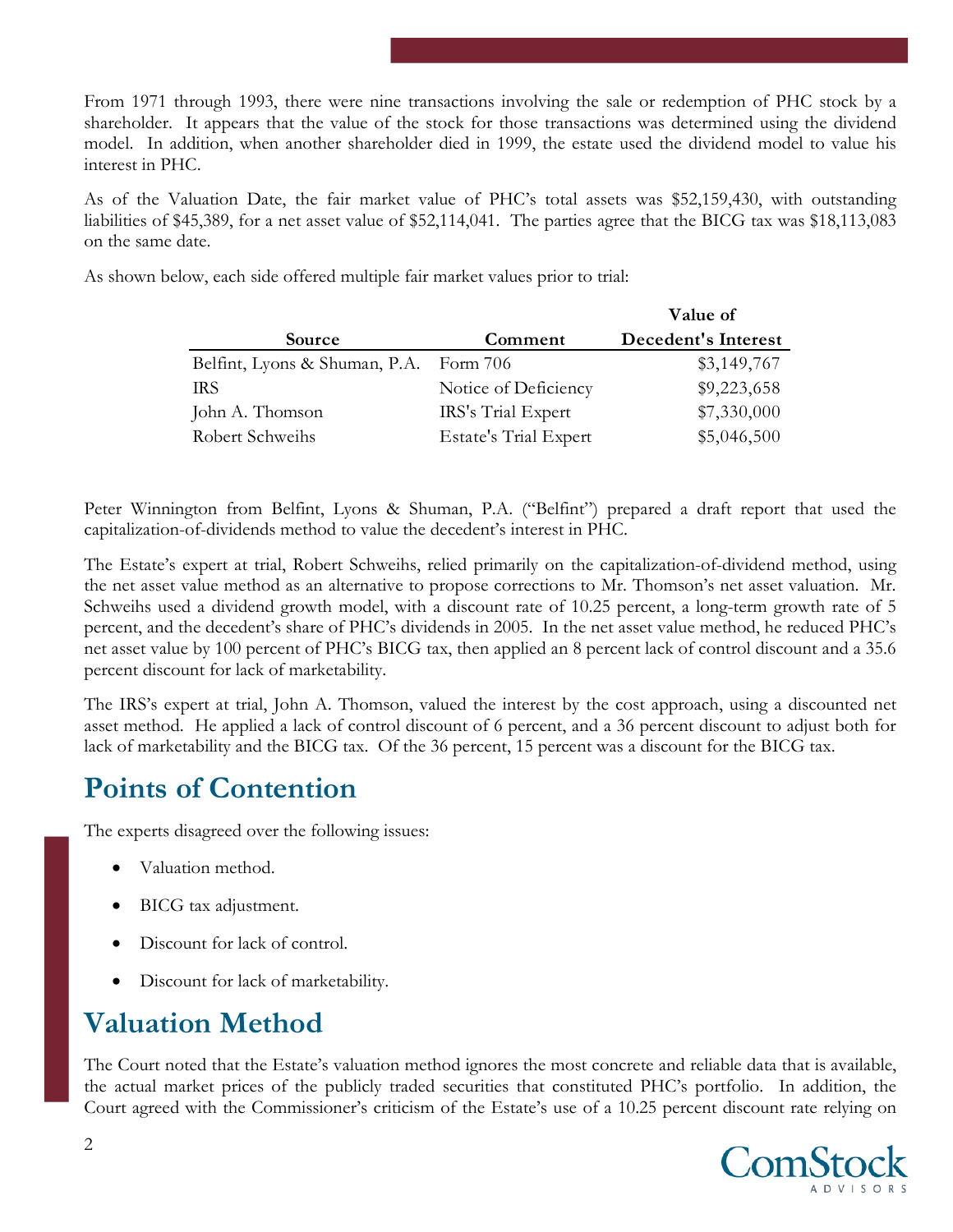data from 1926-2004, a different period from the one used to calculate PHC's dividend growth rate (1970- 2004). If the same time period was used, the discount rate dropped to 9.414 percent, resulting in a value for the decedent's interest of \$6,005,000. This change in value was cited by the Court as an example of the sensitivity inherent in the capitalization-of-dividends method, making it less reliable.

The Court cited three cases to support the use of the NAV method for holding companies whose assets are marketable securities. The Estate also cited three cases to support its income capitalization valuation of holding companies, but the Court noted that in each of those cases the company to be valued held stock in a closely held operating company or was itself an operating company.

In summary, the Court noted that the market values of the marketable securities inherently reflect the market's judgment as to the projected income streams of each stock and therefore reflect the future income stream of PHC. Therefore, the Court followed the precedent of using the net asset value method for companies with holdings like PHC.

### **BICG Tax**

The IRS's notice of deficiency seems to make no discount for the BICG tax, a position that the Commissioner does not defend in trial. In his net asset value method, Mr. Schweihs reduced the net asset value by 100 percent of the BICG tax. Mr. Thomson proposes a 15 percent discount from net asset value for the BICG tax, which equates to 43 percent of the liability of \$18,113,083.

To reach his \$7.8 million BICG tax discount, Mr. Thomson analyzed the correlation between unrealized appreciation and NAV discounts for closed-end funds as of December 31, 2004. After compiling data from closed-end funds with unrealized appreciation accounting for 11 to 46 percent of the total net asset value, he was unable to find any statistical correlation. He therefore concluded that buyers are indifferent to PHC's BICG tax for the unrealized appreciation that is equal to 50 percent of the NAV. Applying a 39.74 percent effective tax rate to the unrealized appreciation above 50 percent of NAV equates to a discount of \$7,757,111, equal to 14.9 percent of NAV, which he rounded up to 15 percent.

The Court noted that the BICG tax liability is a liability of the entity, affecting its net asset value, thus it should be determined at the entity level. Citing *Estate of Jensen v. Commissioner* and *Estate of Litchfield v. Commissioner*, the Court reasoned that the most reasonable discount is the present value of the cost of paying off that liability in the future. Although PHC's historic rate for turning over its securities indicated a 70-year complete turnover, the Court assumed that a hypothetical willing buyer and seller would expect PHC's portfolio to turnover faster, citing continued advice from PHC's financial adviser to diversify its portfolio. In testimony, Mr. Thomson indicated that a potential investor would expect that a portfolio like PHC's would turnover within a period of 20 to 30 years, which the Court found reasonable.

The Court then applied discount rates ranging from 7.00 percent to 10.27 percent over 20 and 30 year turnover periods, resulting in a range of discounts of \$5.6 to \$9.6 million. Although the Court did not endorse Mr. Thomson's methodology for calculating the BICG tax discount, since his \$7.8 million concession falls in the range, his number was deemed reasonable and was used by the Court.

# **Discount for Lack of Control**

Mr. Thomson used a data set of 59 closed-end funds for the week of December 9, 2005, finding a mean discount from net asset value of 6.7 percent. However, because of the size of the decedent's block, and low dispersion of the remaining ownership interest and ease of management, he reduced the discount to 6.0 percent. The Court noted that he did not explain how he chose 0.7 percent as the amount of the reduction, and therefore did not see the justification for the reduction.

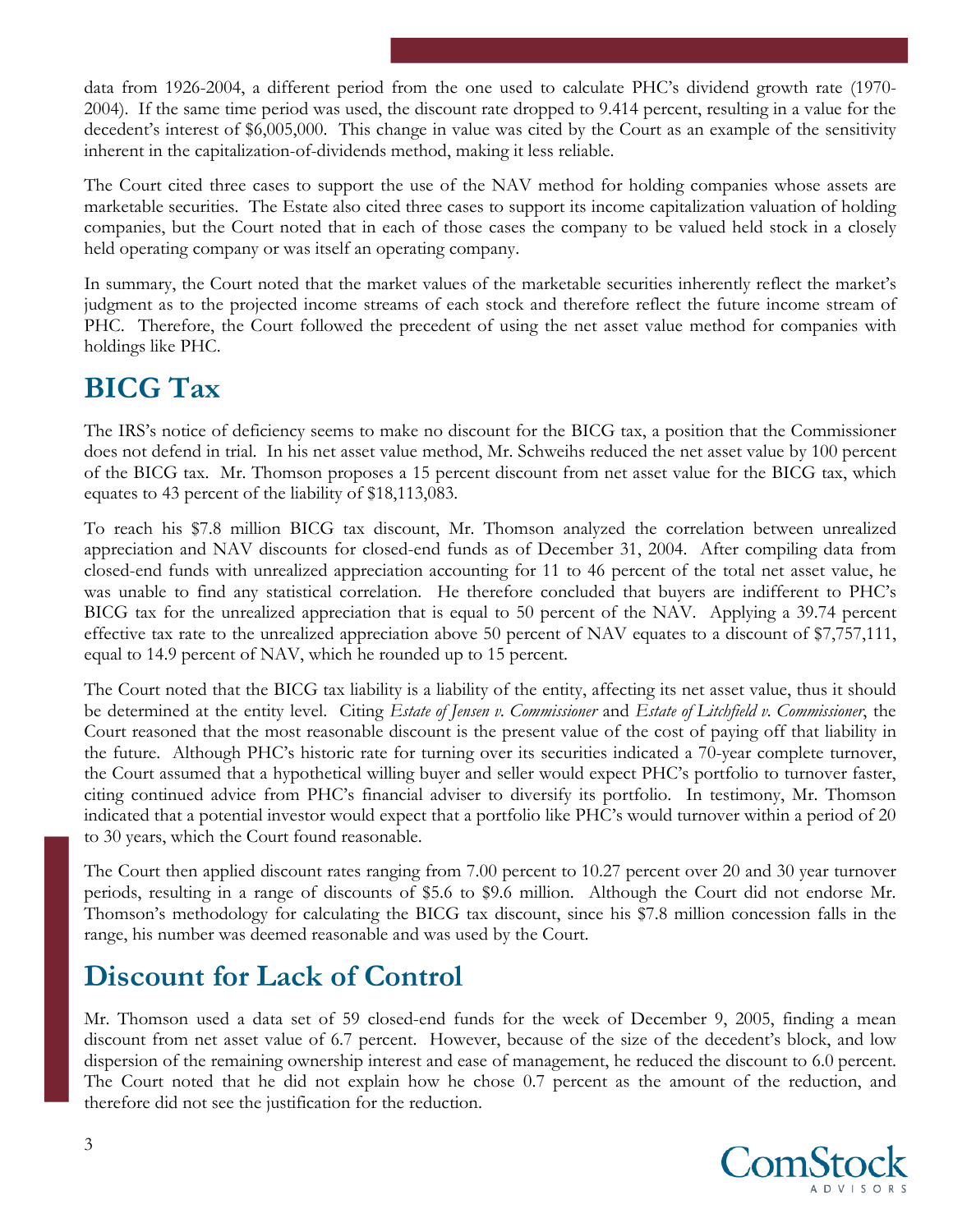Mr. Schweihs used the same data but selected the median of 8.0 percent as the appropriate discount.

The Court removed two high values and one low value from the original 59 funds, considering those three outliers that skew the mean. Removing those outliers results in a mean minority discount of 7.75 percent, which the Court concludes is reasonable.

#### **Discount for Lack of Marketability**

Mr. Thomson examined seven studies of restricted stock sales, which resulted in a range of 26.4 percent to 35.6 percent, with an average discount of 32.1 percent. He chose to use the very bottom of the range of 26.4 percent as his starting point, reasoning that most of the studies dealt with stock in operating companies, which are inherently more risky than stock in a company that holds publicly traded shares. Mr. Thomson then further reduced the discount to 21 percent due to PHC's consistent track record of paying dividends, small amount of debt, and management by professional investors.

Mr. Schweihs chose the very top of the range of 35.6 percent, arguing that the stocks in the seven studies used to derive the discount would relatively soon be freely marketable. He contended that stock whose public trading is restricted for only a defined period may be less discounted in value than stock whose non-public status is of indefinite duration.

The Court was unconvinced by either party's rationale for deviating from the average of the range of 32.1 percent. Therefore a lack of marketability discount of 32.1 percent was deemed reasonable.

#### **Conclusion**

After making the above adjustments, the Court ultimately determined a fair market value for the decedent's interest of \$6,503,804. A 20 percent accuracy-related penalty was assessed, with the Court noting that Mr. Winnington of Belfint did not demonstrate that he is qualified as an expert in valuation. In addition, the Court noted that the Estate relied on an unsigned draft report for reporting the value of the decedent's interest in PHC. Therefore, it concluded that the Estate did not act with reasonable cause and in good faith in reporting the value of the decedent's interest in PHC.

We make the following general observations about this case.

While the Court discusses in great length its rationale for why 0 percent discount and 100 percent discount assumptions for the BICG tax are incorrect, the case summary does not explain why the discount rates selected are appropriate, including the 7.00 percent "generally accepted rate of return". A potential willing buyer would likely assume that the certainty of paying the BICG tax is greater than the certainty of achieving the market rate of return from the Ibbotson data, which argues for a lower discount rate. Quantifying this difference in certainty is difficult, which is likely the reason for the use of the 7.00 percent rate. An alternative calculation of the discount rate would be the use of the yield on long-term U.S. Treasury bonds as of the Valuation Date.

The Court selects the mean discount, not the median, of the closed-end fund dataset, after removing two premiums significantly above the next highest premium and one discount significantly above the next lowest discount.

The Court clearly wants the experts to quantify the reasons for reducing the marketability discount range or selecting the high-end of the range. While the business valuation industry continues to produce various alternatives to the historical restricted stock study "range", this range remains at the center of any discount for lack of marketability discussion for non-marketable minority interests.